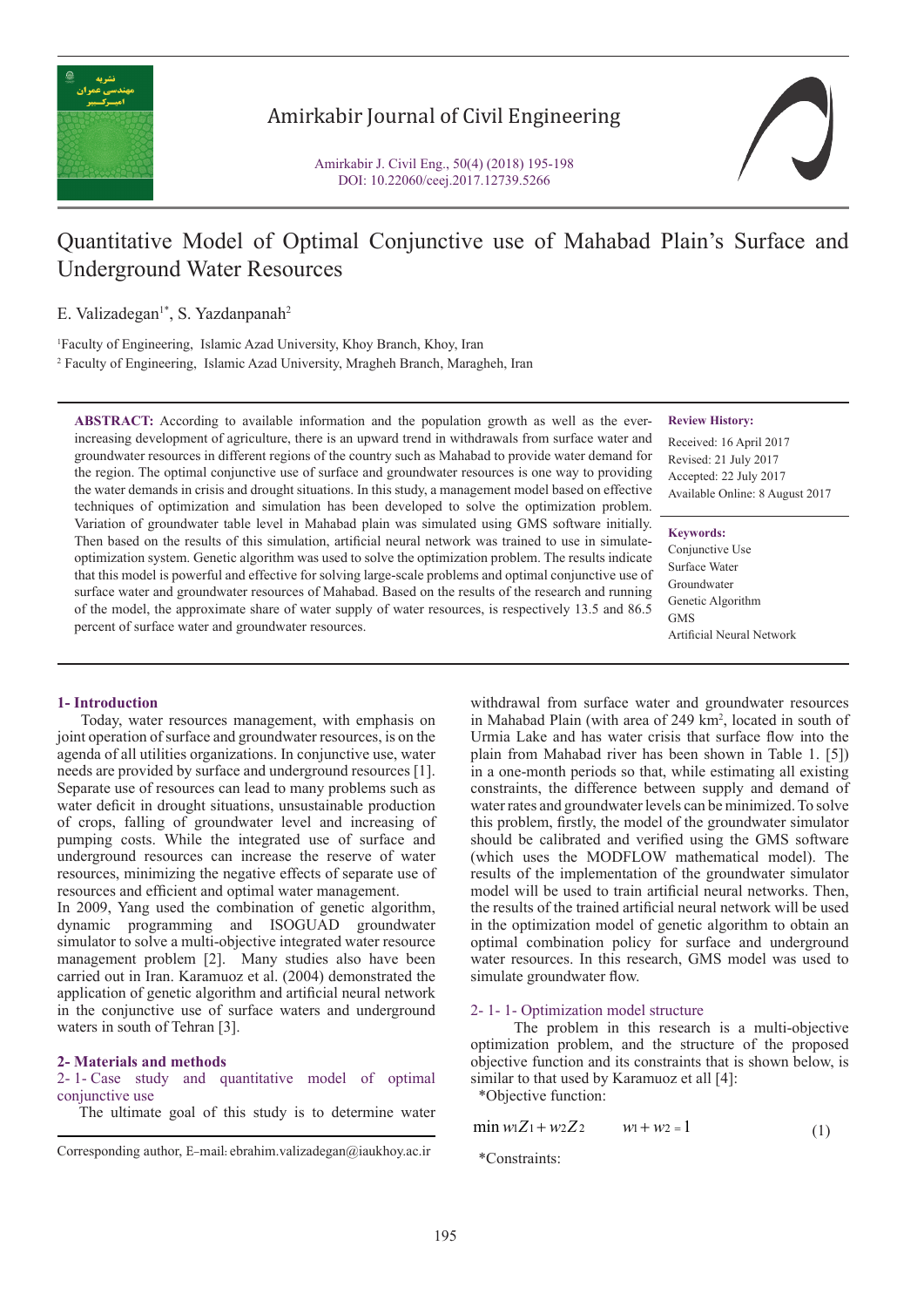$$
Z_{1} = \begin{cases} 0 & \text{if } D_{\text{ym}} \le R_{\text{ym}} + G_{\text{ym}} \\ \sum_{y=1}^{Y} \sum_{m=1}^{12} \Big[ \Big( D_{\text{ym}} - Q_{\text{ym}} - G_{\text{ym}} \Big) / D_{\text{ym}} \Big] / \Big( 12 \times Y \Big) & \text{if } D_{\text{ym}} \ge R_{\text{ym}} + G_{\text{ym}} \end{cases}
$$
  

$$
Z_{2} = \sum_{y=1}^{Y} \sum_{m=1}^{12} \Big[ \Big( \Delta L_{\text{ym}} / \Delta L_{\text{max}} \Big) \Big] / \Big( 12 \times Y \Big)
$$
 (2)

$$
\Delta L_{ym} = f\left(G_{ym}\right) \tag{3}
$$

$$
Q_{\mathit{ym}} \leq R_{\mathit{ym}} \tag{4}
$$

The first objective  $(Z_1)$  is minimize the difference between supply and demand of water and the second objective  $(Z_2)$ is minimize the fall in groundwater level. In the above functions,  $D_{ym}$ ,  $Q_{ym}$ ,  $G_{ym}$ ,  $\overline{R}_{ym}$ , and  $\Delta l_{ym}$ , are respectively the amount of water required, the amount of water taken from the surface water resources, water withdrawal from groundwater resources, the amount of water in the surface waters and the amount of fall of groundwater level in the  $m_{th}$  month of  $y_{th}$ year.

Also,  $\Delta L_{\text{max}}$  is the maximum allowable level of groundwater fall in the plain, Y is the number of years of the planning horizon and  $w_1$  and  $w_2$  are respectively the weights of the first and second target functions. In this research, according to the objective function of the problem. The final requirement is to minimize the two  $Z_1$  and  $Z_2$  functions, which, with a simple weighing and considering the importance (weight) of each of the functions, the whole problem, becomes a single constrained problem, and is solved by techniques of genetic algorithm easily.

 Using the experts' opinion, in this research it is assumed that the weight of the first function is 0.3 and the weight of the second function is 0.7, then the objective function is:

$$
\min 0.3Z_1 + 0.7Z_2 \tag{5}
$$

 According to the available data from the library studies and Mahabad Water Resources Administration, the required water  $(D_{\text{vm}})$  and available water in the surface water resources  $(R_{\text{vm}})$  of the area are presented in Table 2. Also, the maximum

drainage level of aquifer  $(\Delta L_{\text{max}})$  was estimated 4.33 m based on 4 years of observation wells in the area. In this research, a genetic algorithm has been used to solve the optimization problem. Fitness function code of the optimization problem was written in two sections, the artificial neural network and the main function. The purpose of using the artificial neural network in the present optimization model is to find a relation for  $\Delta L_{\text{max}}$  based on the extracting amount of groundwater  $(G<sub>vm</sub>)$  obtained by MODFLOW.

**Table 1. Surface flow into the plain from Mahabad River (MCM) [5]**

| Water Year |           |           |           |  |  |  |  |  |
|------------|-----------|-----------|-----------|--|--|--|--|--|
| 2010-2011  | 2011-2012 | 2012-2013 | 2013-2014 |  |  |  |  |  |
| 176.75     | 189 945   | 203.04    | 123.38    |  |  |  |  |  |



**Figure 1. Optimum exploitation of surface and underground water resources of Mahabad plain**

#### **3- Results and Discussion**

 By implementing the genetic algorithm, the model could solve the current optimization problem after 22,000 repetitions. According to this solution, the fitness function

Table 2. Amount of water requirements (D<sub>ym</sub>) and available water in surface water resources (R<sub>ym</sub>) of Mahabad Plain (MCM)

| Water<br>year | 2010-2011 |          |          | 2011-2012 |          | 2012-2013 |           | 2013-2013 |  |
|---------------|-----------|----------|----------|-----------|----------|-----------|-----------|-----------|--|
|               | D<br>' vm | $R_{ym}$ | $D_{ym}$ | $R_{ym}$  | $D_{ym}$ | $R_{ym}$  | D<br>' ym | $R_{ym}$  |  |
| Oct           | 2.155     | 0.47     | 1.602    | 4.04      | 1.965    | 0.51      | 1.922     | 0.28      |  |
| <b>Nov</b>    | 1.554     | 0.46     | 1.554    | 3.85      | 1.978    | 4.34      | 1.644     | 1.59      |  |
| Dec           | 1.554     | 2.94     | 1.554    | 12.3      | 1.606    | 10.49     | 1.554     | 6.47      |  |
| Jan           | 1.502     | 4.72     | 1.554    | 9.47      | 1.502    | 21.26     | 1.557     | 5.85      |  |
| Feb           | 1.554     | 5.94     | 1.554    | 25.12     | 1.554    | 62.86     | 1.557     | 17.65     |  |
| Mar           | 1.502     | 18.48    | 1.502    | 20.54     | 1.554    | 54.45     | 1.505     | 32.28     |  |
| Apr           | 1.606     | 95.61    | 1.606    | 39.35     | 5.861    | 33.45     | 1.606     | 44.62     |  |
| May           | 25.481    | 43.39    | 14.104   | 17.17     | 27.029   | 11.62     | 21.626    | 11.09     |  |
| Jun           | 34.198    | 3.99     | 27.602   | 2.49      | 25.989   | 3.12      | 26.995    | 2.63      |  |
| Jul           | 30.296    | 0.41     | 23.283   | 0.1       | 32.948   | 0.54      | 22.981    | 0.74      |  |
| Aug           | 36.212    | 0.40     | 25.235   | 0.17      | 32.569   | 0.13      | 26.097    | 0.1       |  |
| Sep           | 28.471    | 0.04     | 21.216   | 0.04      | 25.184   | 0.24      | 16.671    | 0.08      |  |